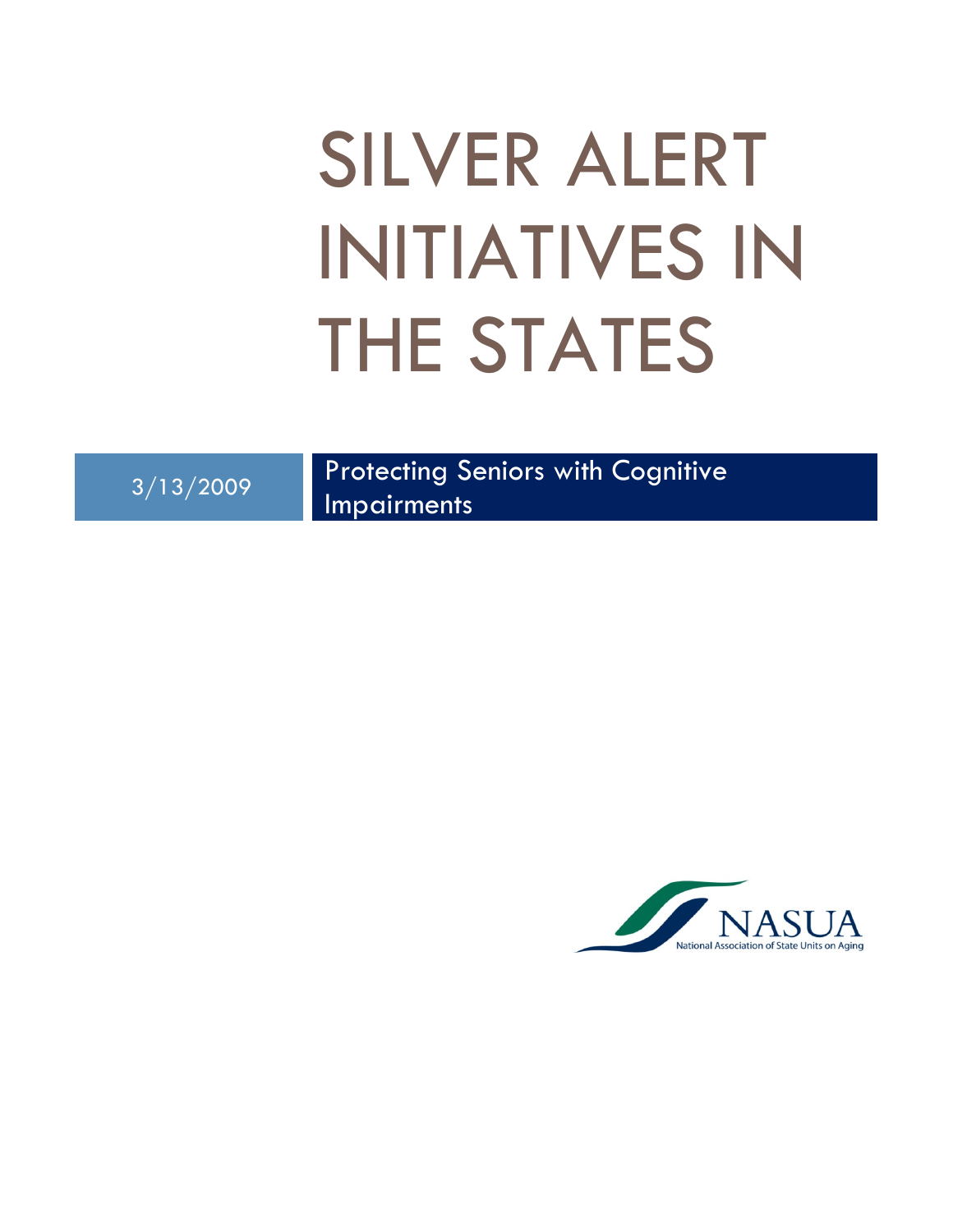# Silver Alert Initiatives in the States

# PROTECTING SENIORS WITH COGNITIVE IMPAIRMENTS

# INTRODUCTION

To help protect an increasing number of citizens with cognitive impairments who wander and become missing, several states have initiated "Silver Alert" programs. Silver Alert programs are modeled after the Amber Alert programs for missing children now in effect in all 50 states. The alert programs can quickly distribute information about missing persons to law enforcement, radio, and television stations. The alerts are designed to advise the public of a missing adult, using radio and television broadcasts, as well as using other messaging alternatives such as traffic signs. While the Amber Alert programs quickly disseminate information about missing children, Silver Alert programs are designed particularly to protect adults with Alzheimer's disease or other forms of dementia.

In May 2008, NASUA conducted a survey of the states to determine which have a Silver Alert program, how they fund it and how each administers the program. At that time, we found that seven states had Silver Alert Programs and at least two states reported they had legislation pending. Colorado, Georgia, Missouri, North Carolina, Oklahoma, Texas, and Virginia had Silver Alert Programs in place. Ohio had legislation that has been signed by the governor but is not yet effective.

"It is common for a person with dementia to wander and become lost; many repeatedly. In fact, over 60 percent of those with dementia will wander at some point."

Alzheimer's Association

l

Due to the demand for further information on Silver Alerts at the state and federal level, NASUA conducted a follow-up survey in January 2009. This report is an updated version of the original report prepared in May 2008.<sup>1</sup>

<sup>&</sup>lt;sup>1</sup> The original report is available on the NASUA website: www.nasua.org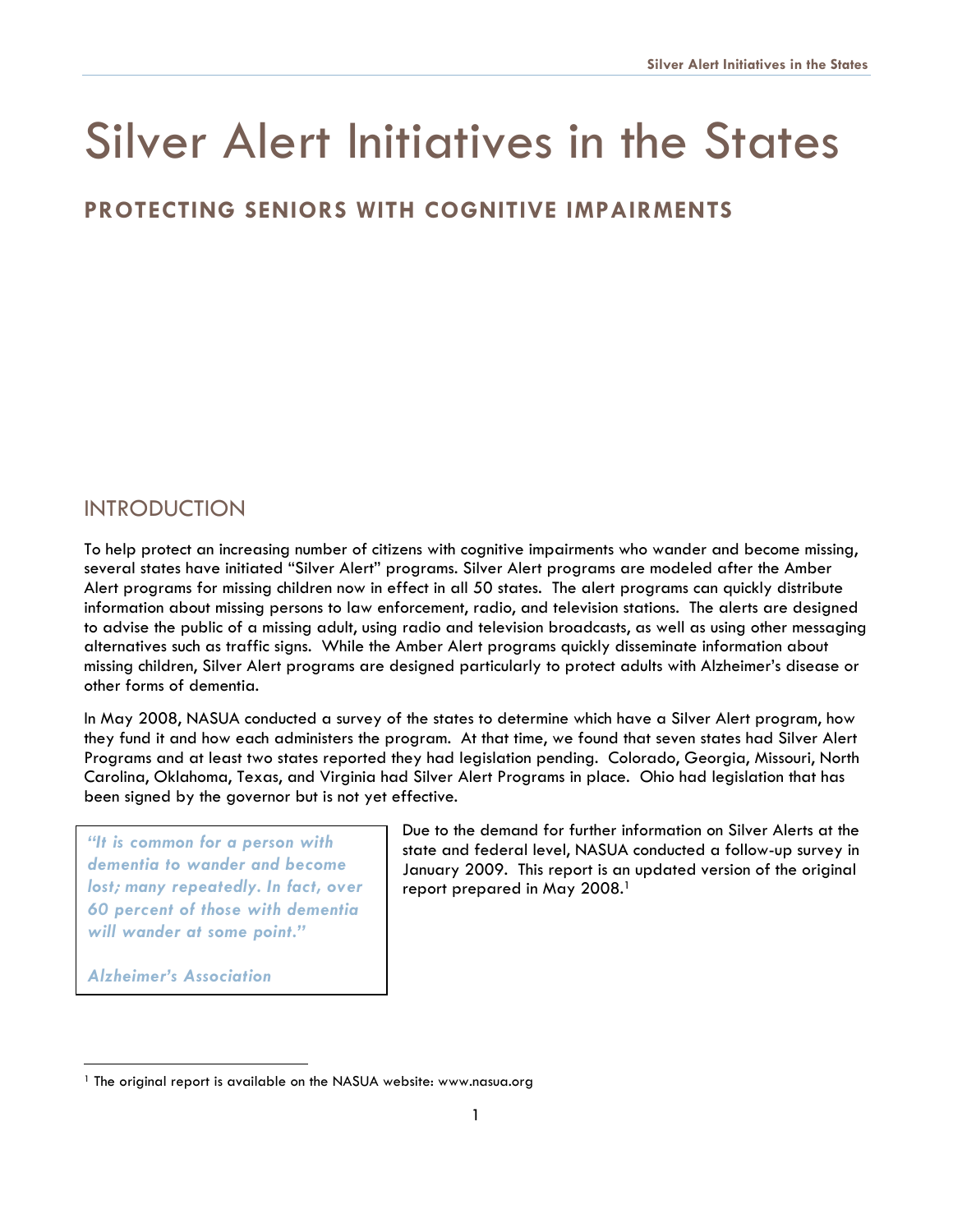# Overview of the States

The federal government does not currently mandate that states implement Silver Alert programs. Of the 50 states, we found 18 states had a program in place to deliver alerts about missing seniors and individuals with cognitive impairments. Of these 18, three states (Arizona, Minnesota and New Mexico) have missing persons alert systems that disseminate information about all missing people, regardless of age or impairment. Fourteen states currently have legislation pending. Eighteen states have neither.

| <b>States with Silver Alert Programs</b> | <b>States with Pending Legislation</b> | <b>States Without</b> |
|------------------------------------------|----------------------------------------|-----------------------|
|                                          |                                        |                       |
| Arizona <sup>2</sup>                     | Alabama                                | Alaska                |
| Colorado                                 | Arkansas                               | Idaho                 |
| Delaware                                 | California                             | <b>Illinois</b>       |
| Florida                                  | Connecticut                            | lowa                  |
| Georgia                                  | Hawaii                                 | Maine                 |
| Kentucky                                 | Indiana                                | Michigan              |
| Louisiana                                | Kansas                                 | Mississippi           |
| Minnesota                                | Maryland                               | Montana               |
| Missouri                                 | Massachusetts                          | Nebraska              |
| New Hampshire                            | Nevada                                 | New York              |
| New Mexico                               | New Jersey                             | North Dakota          |
| North Carolina                           | Tennessee                              | Oregon                |
| Oklahoma                                 | West Virginia                          | Pennsylvania          |
| Ohio                                     | Wisconsin                              | South Dakota          |
| Rhode Island                             |                                        | Utah                  |
| South Carolina                           |                                        | Vermont               |
| Texas                                    |                                        | Washington            |
| Virginia                                 |                                        | Wyoming               |

The states that responded to the survey reported that the most prevalent method of distributing the alert was through television stations who voluntarily broadcast the alert. This method is employed in ten states. An additional two states require television stations to broadcast alerts. In most cases, the alerts refer concerned individuals to contact local law enforcement agencies. In Ohio, anyone with information is directed to the missing adults' website, where they will find a description of the missing person, and the circumstances under which they went missing.<sup>3</sup> This website includes a phone number to call to report information, as well as the name of the officer assigned to the case. Additional methods of communicating the alert are listed in the following chart.

-

<sup>2</sup> Italicized states have over-arching Missing Persons Alerts that include senior citizens.

<sup>3</sup> http://www.missingadults.ohio.gov/OhioMAA/Home.aspx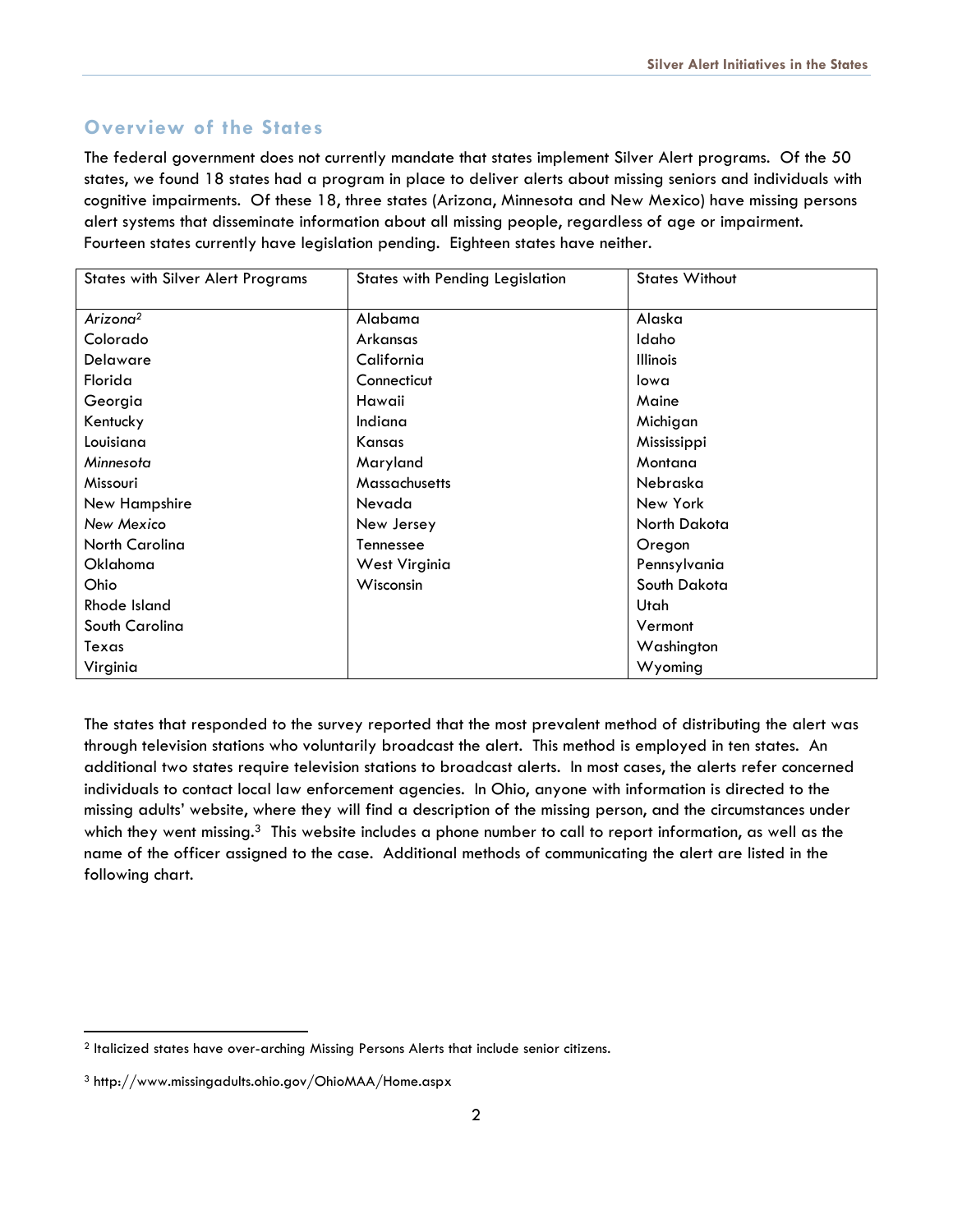

The eligibility criteria for a silver alert vary from state to state. The most common criterion for a silver alert is an age restriction (65+ or other). The second most common criterion is proof of a cognitive impairment provided by either a health care provider or a caregiver. One criterion that is a bit controversial is the requirement that a missing person report be filed; in some cases the individual must be missing for 48 hours before a report can be filed. Two of the respondents to the survey mentioned their concerns about the requirement, as it meant the missing person had more time to wander, and thus a higher chance of injuring themselves or becoming confused. They felt an immediate alert would be more successful. In the Amber alert system, there is no waiting period before the dissemination of information after a child goes missing. The federal Amber alert website reads "The goal of an AMBER Alert is to instantly galvanize the entire community to assist in the search for and the safe recovery of the child."<sup>5</sup>

-

<sup>4</sup> The charts represent data from states that answered the January 2009 follow-up survey.

<sup>5</sup> http://www.amberalert.gov/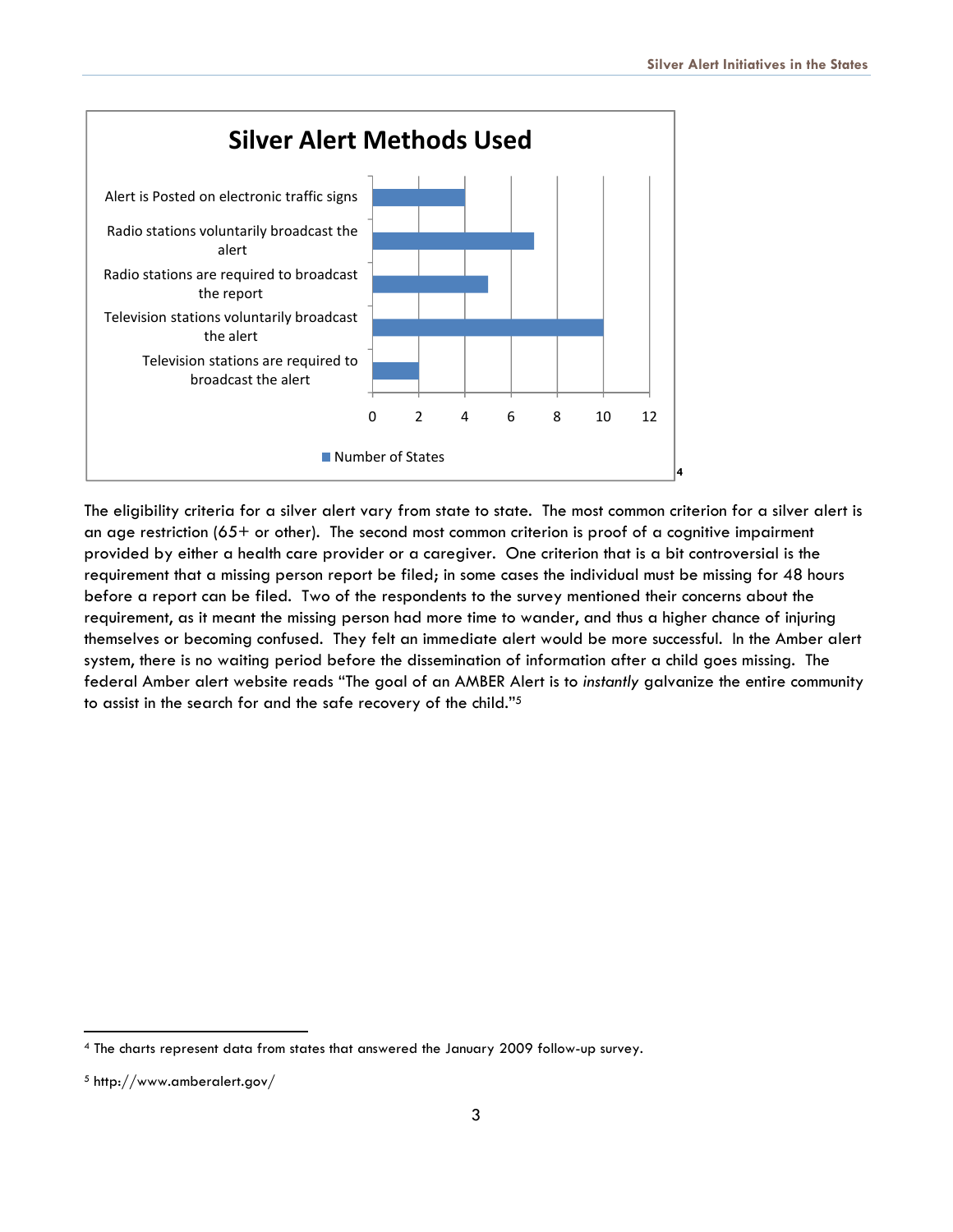

# State Examples

#### Colorado

In February 2007, Colorado's governor signed the Silver Alert program into law, creating an alert program for senior citizens and individuals with developmental disabilities. Colorado's program requires that the caretaker provides to law enforcement officials evidence of the missing person's impaired mental condition. Once the information is verified, the information is sent out to designated media outlets in Colorado including radio stations, television stations, and other media outlets that are required to broadcast the alert at designated intervals.

#### Georgia

Georgia's Silver Alert Program is called "Maddie's Call." The program is for older persons with Alzheimer's disease and/or dementia. "Maddie's Call" was established by the Georgia General Assembly in 2006 and provides an emergency missing alert for disabled or elderly persons. Georgia law defines "disabled adults" as individuals who are developmentally impaired or who suffer from dementia or some other cognitive impairment. The Georgia Bureau of Investigations runs the program and several criteria are in place for activation of the call including:

1. A local law enforcement agency believes a disabled person is missing and is in immediate danger of serious bodily injury or death.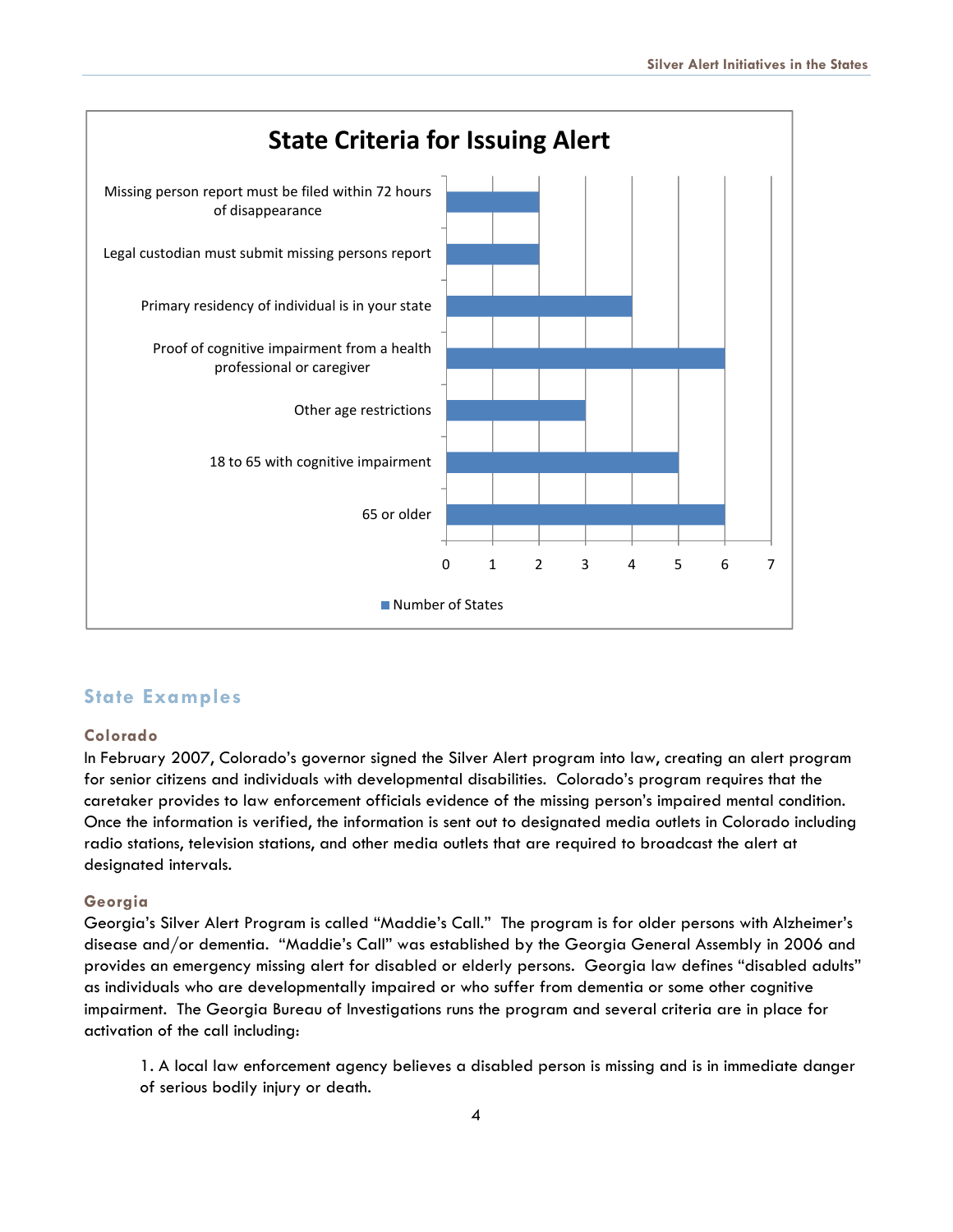2. Through its own investigation, the law enforcement agency verifies the disappearance and eliminates alternative explanations for the disabled person's disappearance.

3. Sufficient information is available to disseminate to the public that could assist in locating the disabled person.

4. The missing disabled person is entered into the National Crime Information Center (NCIC) database.

5. The law enforcement agency must issue a statewide broadcast to law enforcement/911 centers and contact local media regarding the missing person.

#### Missouri

Missouri has an Endangered Persons Advisory that is similar to the Amber Alert system. The Endangered Persons Advisory is used to develop and coordinate the efforts of law enforcement and the media in order to increase public participation in safely recovering endangered missing person by increased communication and effective resources sharing. The Advisory is used when a person is missing under unexplained circumstances (not just suspicious) and is an at-risk adult, or the circumstances fail to meet the criteria for an Amber Alert for a missing child. Information is disseminated to law enforcement agencies, broadcasters, and the public using the same methods as the Amber Alert and, in addition includes the use of electronic signs, communication capabilities of private entities, and a portal that allows law enforcement to directly issue and update alerts to any subscribing individual or agency. The Endangered Person Advisory Program is initiated solely by Missouri law enforcement agencies using the following criteria:

1. Is the person missing under unexplained, involuntary, or suspicious circumstances?

2. Is the person believed to be in danger because of age, health, mental or physical disability, environment or weather conditions?

3. Is the person in the company of a potentially dangerous person or some other factor that might put the person in peril?

4. Is there information that could assist the public in the safe recovery of the person?

 Missouri's Endangered Person Advisory is a cooperative effort between the Missouri Department of Public Safety, the Missouri State Highway Patrol, the Missouri Department of Health and Senior Services, the Missouri Police Chiefs Association, the Missouri Sheriffs Association, and the Missouri Broadcasters Association. Missouri reported that there are no costs associated with the program.

#### North Carolina

North Carolina has a Silver Alert program that was established by the General Assembly to locate individuals suffering from dementia or other cognitive impairments. The North Carolina Silver Alert program is operated through the North Carolina Center for Missing Persons with voluntary participation by radio and television broadcasters and the North Carolina Department of Transportation.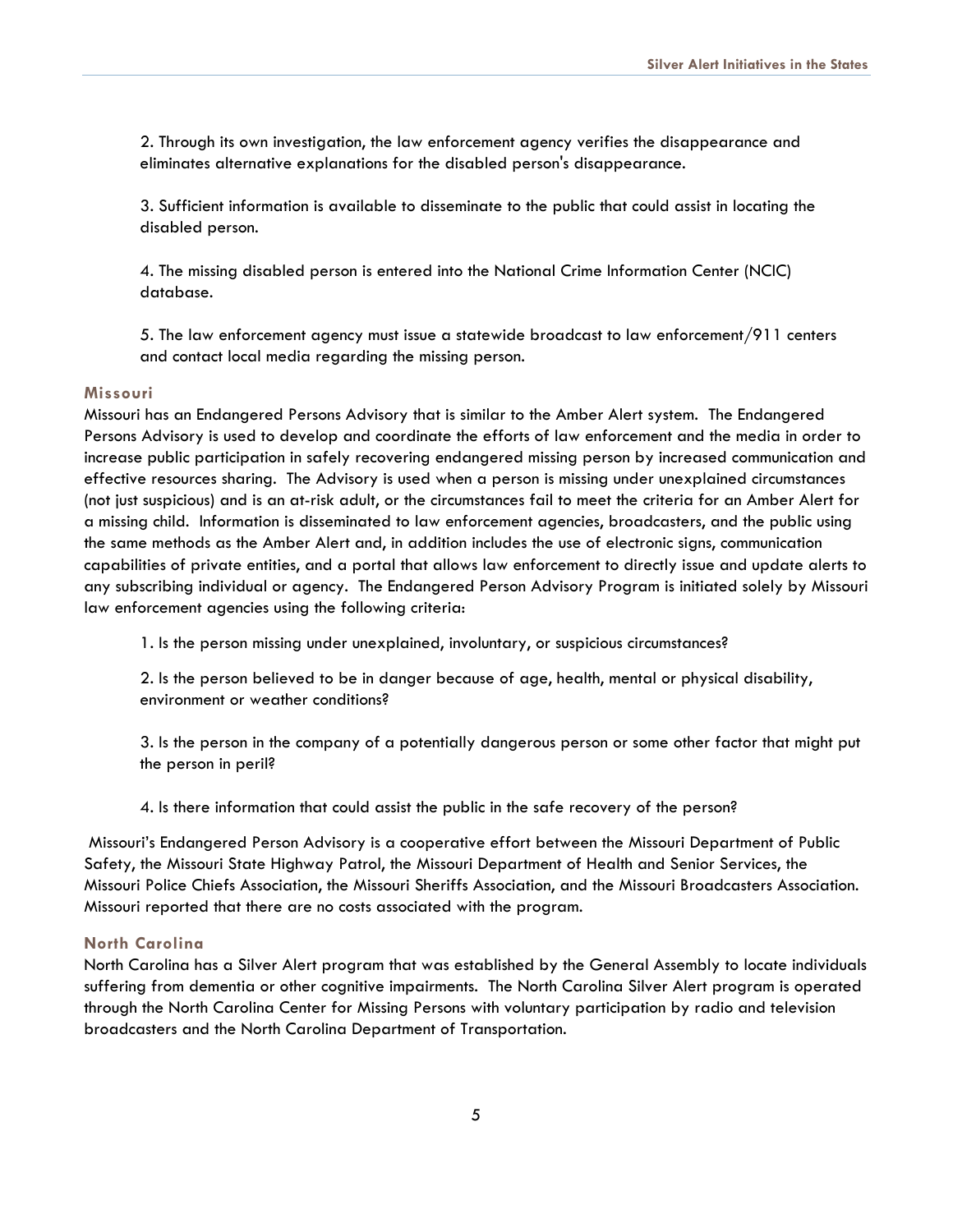The North Carolina model is designed to protect the rights of the missing individual by not releasing specific health information about the missing person that may subject the individual to potential harm, abuse, or exploitation.

The criteria for the North Carolina Silver Alert program are as follows:

1. The person is 18 years or older.

- 2. The person is believed to be suffering from dementia or other cognitive impairment.
- 3. The person is believed to be missing-regardless of circumstance.

4. A legal custodian of the missing person has submitted a missing person's report to the local law enforcement agency where the person went missing.

5. Law enforcement reports the incident to the North Carolina Center for Missing Persons.

#### Oklahoma

The Oklahoma Silver Alert System was established in 2006, following a resolution that called for the establishment of a Silver Alert System, but did not require it by law. In 2007, the legislature passed an amendment to make the program mandatory by law. The alert system is activated for patients with Alzheimer's Disease, dementia or other health issues. The key difference in the Amber Alert system and the Silver Alert program in Oklahoma is that the Silver Alert program does not interrupt broadcast programming like the Amber Alert program does.

The Oklahoma Department of Public Safety reports that so far the system does not seem to be overused. This was a concern about the program before its implementation. Approximately ten seniors have been found since its implementation.

#### Texas

The Texas Silver Alert is integrated with the Texas AMBER Alert system to make up the Texas AMBER/Silver Alert Network. The program is administered through the Texas Department of Public safety, and is funded through the Office of the Governor, Criminal Justice Division. The Silver Alert system, implemented September 1, 2007, is the result of state legislation that Governor Perry signed on May 14, 2007.

The Texas system requires the following:

- 1. The person must be a senior age 65 or older.
- 2. The person must have Texas as their primary residence.

3. The person must have a written diagnosis from a medical or mental health professional stating the senior suffers from an impaired mental condition. The disappearance must pose a credible threat to the senior's health and safety.

4. The report must be filed within 72 hours of the disappearance.

5. Sufficient information must be available to disseminate to the public that could assist in locating the missing senior.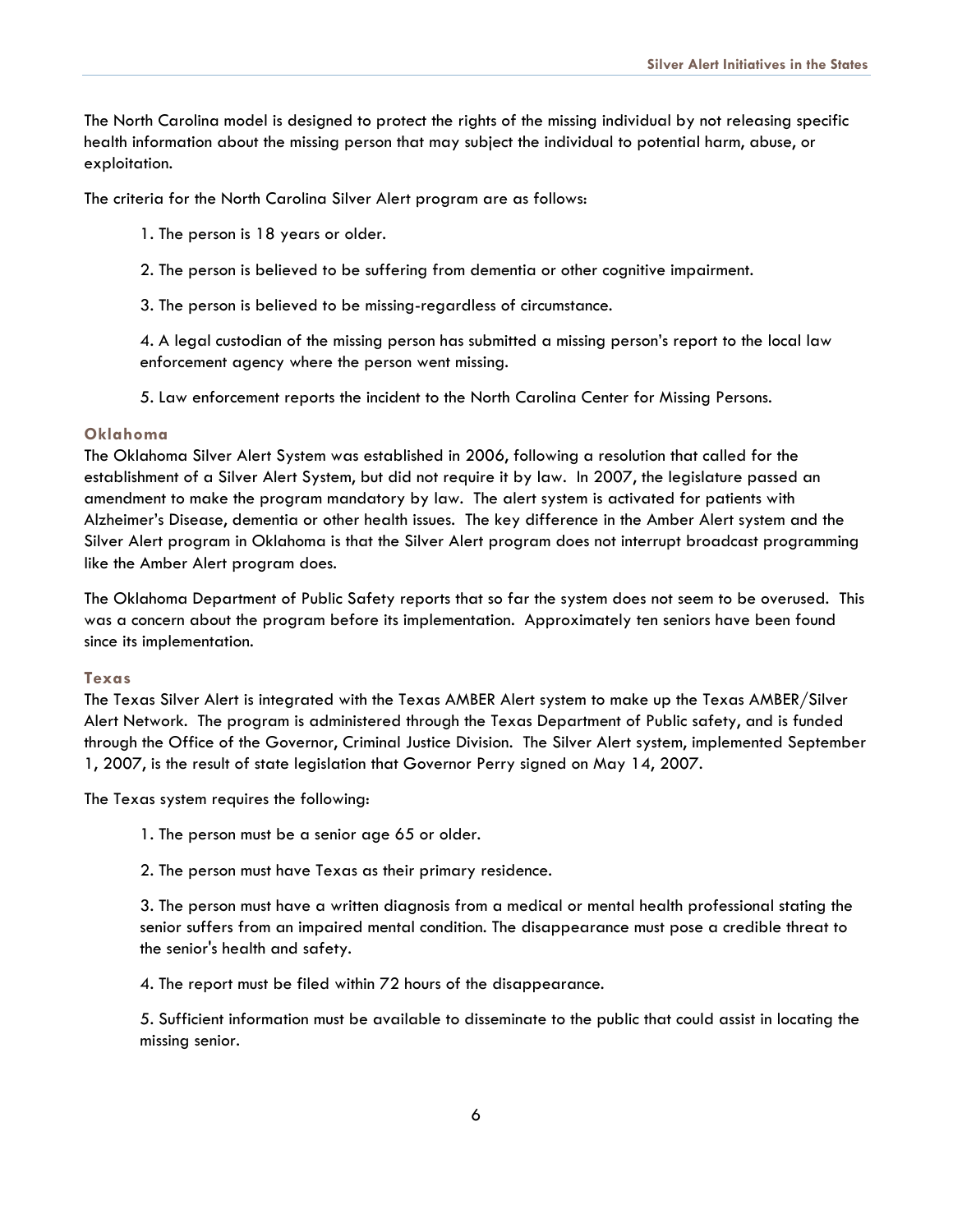Since September 1, 2007, when the Program began, 31 activations of the Texas Silver Alert Network have occurred.

#### Virginia

Virginia has a Senior Alert Program that is administered through the Virginia State Police. The legislation was developed by the Virginia Alzheimer's Association chapters and the Virginia Office of the Attorney General. It was passed with bipartisan support in 2007. However, no funding was offered by the state, but the state police offered to absorb the costs of administration.

The program is so new that it is too early to report its impact or any data regarding utilization of the service.

# State Legislative Resources

The states approaches to Silver Alert legislation vary widely. Most states have established independent programs through legislation passed by their general assemblies. A few states have chosen to amend existing Amber Alert bills to include senior citizens and individuals with disabilities.

#### Legislative Examples

The Delaware Gold Alert activates alerts for missing senior citizens, missing suicidal persons, and missing persons with disabilities. It is based on the existing Delaware missing children's alert (A Child is Missing (ACIM)).

To view the legislation:

http://delcode.delaware.gov/title11/c085/sc07/index.shtml

The Louisiana Silver Alert activates advisories for senior citizens with verified mental impairments.

To view the legislation:

http://www.legis.state.la.us/billdata/streamdocument.asp?did=488679

The Colorado Silver Alert triggers an alarm for missing senior citizens or individuals with developmental disabilities.

To view legislation:

http://www.leg.state.co.us/clics/clics2007a/csl.nsf/0/c99f45dddfbc8c9187257251007b66ad/\$FILE/wpte mp.txt

The New Mexico Missing Persons Clearinghouse collects information on missing persons for use by law enforcement officials, and distributes the announcement via flyers, posters and other methods.

To view legislation:

http://www.conwaygreene.com/nmsu/lpext.dll?f=templates&fn=main-hit-h.htm&2.0

# Issues and Concerns

"Will false alarms erode the public's faith in the system and their willingness to listen and respond to these messages?"

-Concerned Respondent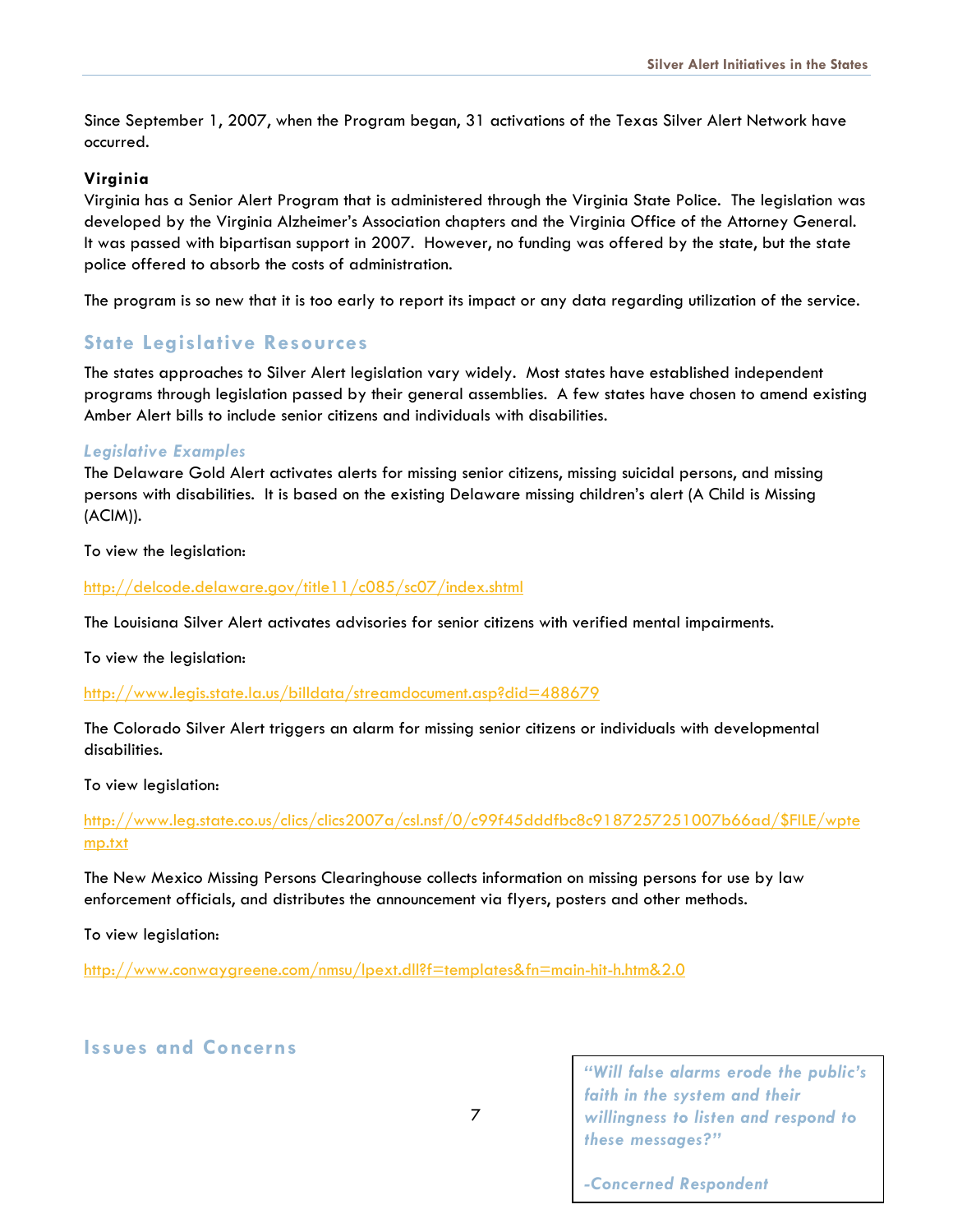Several concerns were raised by the state unit directors who completed the survey. The top concern was that the alerts might be overused. Twelve of the respondents to the survey reported that they were concerned that the Silver Alert had been over used or abused in their state. One state reported that the police in their state "feel as though the families and caregivers repeatedly allow individuals to wander because they know that law enforcement officials will find them.<sup>6"</sup> Echoing this sentiment, former New York State Governor Pataki vetoed their silver alert system with a veto message that indicated that the silver alert system would weaken the Amber Alert system by making the alerts "too common." Three states that responded to the survey reported the silver alert had been activated ten times or less, while two states reported their silver alert being activated over 30 times.

On the other hand, two respondents reported that they thought the Silver Alert in their state was underutilized. Both of these states indicated that they thought one reason it was underutilized was that not enough information about the program was available. Other reasons cited for the underutilization of the programs were a lack of funding and a lack of coordination between the responsible agencies.

Another concern expressed by states was that the cost would be high. Of the states responding to the survey, however, most of the states indicated that the costs of administering each program were minimal. Four states that responded to the survey indicated there were no reported costs.

Protecting the rights of the missing seniors was also a concern raised by several states fearing that the individual's privacy may be violated. One respondent wrote "I am concerned that this approach can be a violation of privacy and dignity. Wanderers don't go beyond their communities so there is no need for this kind of state broadcast alert system. There are very few "lost" elders who have life-threatening experiences, and these are due to weather, not abductions or elopement." The states with Silver Alert systems in place indicated that they had tight controls in place to guard against exploitation of wanderers, but they should continue to be assessed and monitored.

#### Federal Legislation

l

On May 8, 2008 U.S. Representative Gus M. Bilirakis (R-Fla.) introduced federal legislation that would establish a national grant program to help states and territories establish Silver Alert notification systems to locate missing individuals suffering from dementia-related illnesses. The Silver Alert Grant Program Act of 2008 would establish a grant program within the Department of Justice to allow states with an approved application to obtain federal funding for the establishment of Silver Alert programs or to make improvements to existing ones. This legislation was introduced and assigned to subcommittee, which held hearings but took no further action.

In February 2009 the House passed H.R. 632, authored by Representative Lloyd Doggett (D-Texas) and Representative Sue Myrick (R-N.C.), to encourage, enhance and integrate silver alert programs throughout the United States. The legislation contains portions of the legislation introduced by Representative Bilirakis in 2008. The bill has 12 co-sponsors. This legislation would create a national coordinator of the Silver Alert communications network at the Department of Justice. The legislation would also establish a federal grant program to develop and enhance Silver Alert Programs in the states and territories. The grants offered to states and territories would help states establish and operate silver alert notification systems to help find missing seniors. Five million dollars is authorized by the bill for each of the fiscal years 2009-2013. On February 11, the legislation was referred to the Senate Committee on the Judiciary.

<sup>6</sup> This statement was made in the first survey in May 2008.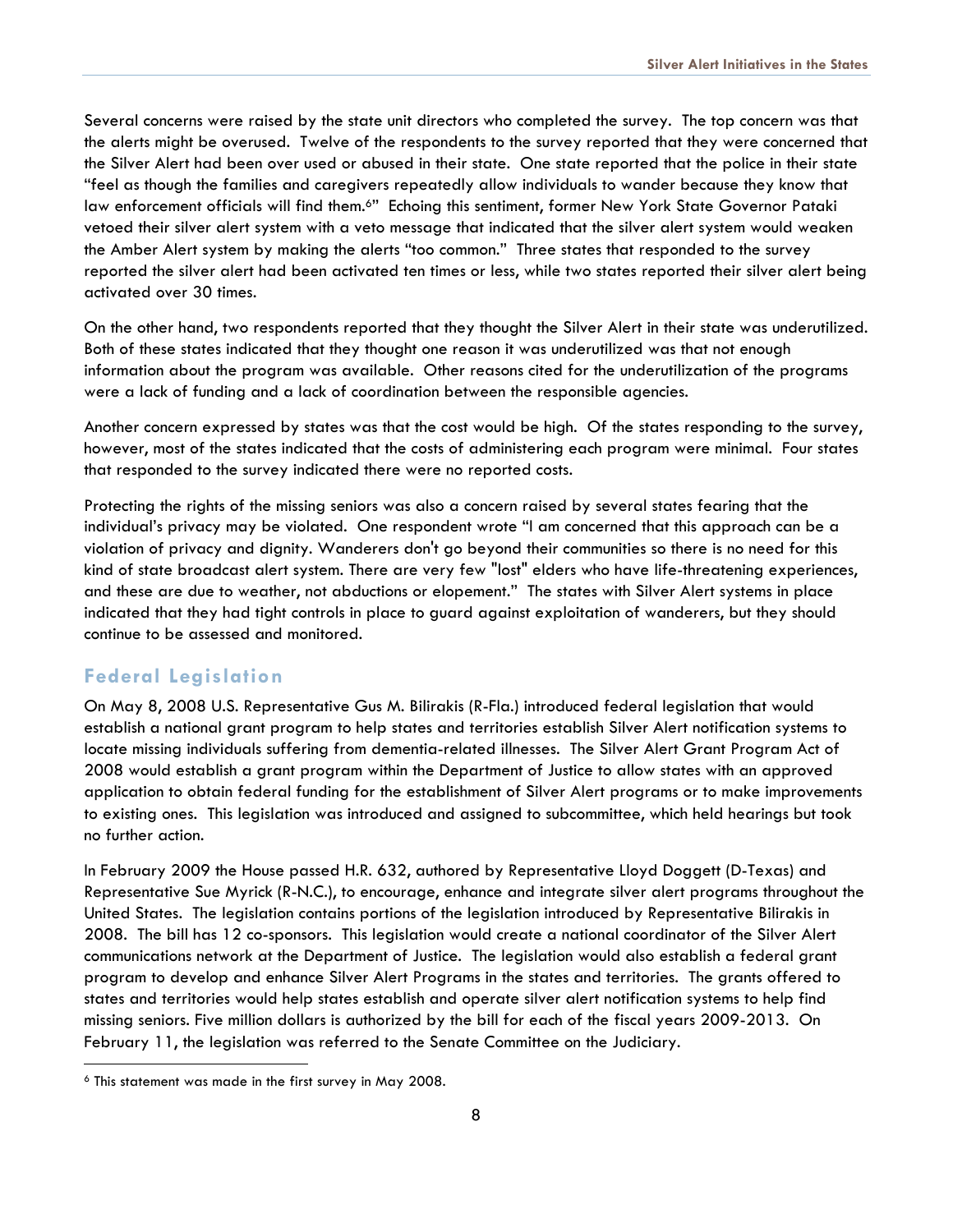NASUA will continue to monitor this legislation.

# For more information:

Jessica Barker National Association of State Units on Aging 1201 15<sup>th</sup> Street, NW Suite 350 Washington, DC 20005 202-898-2578 www.nasua.org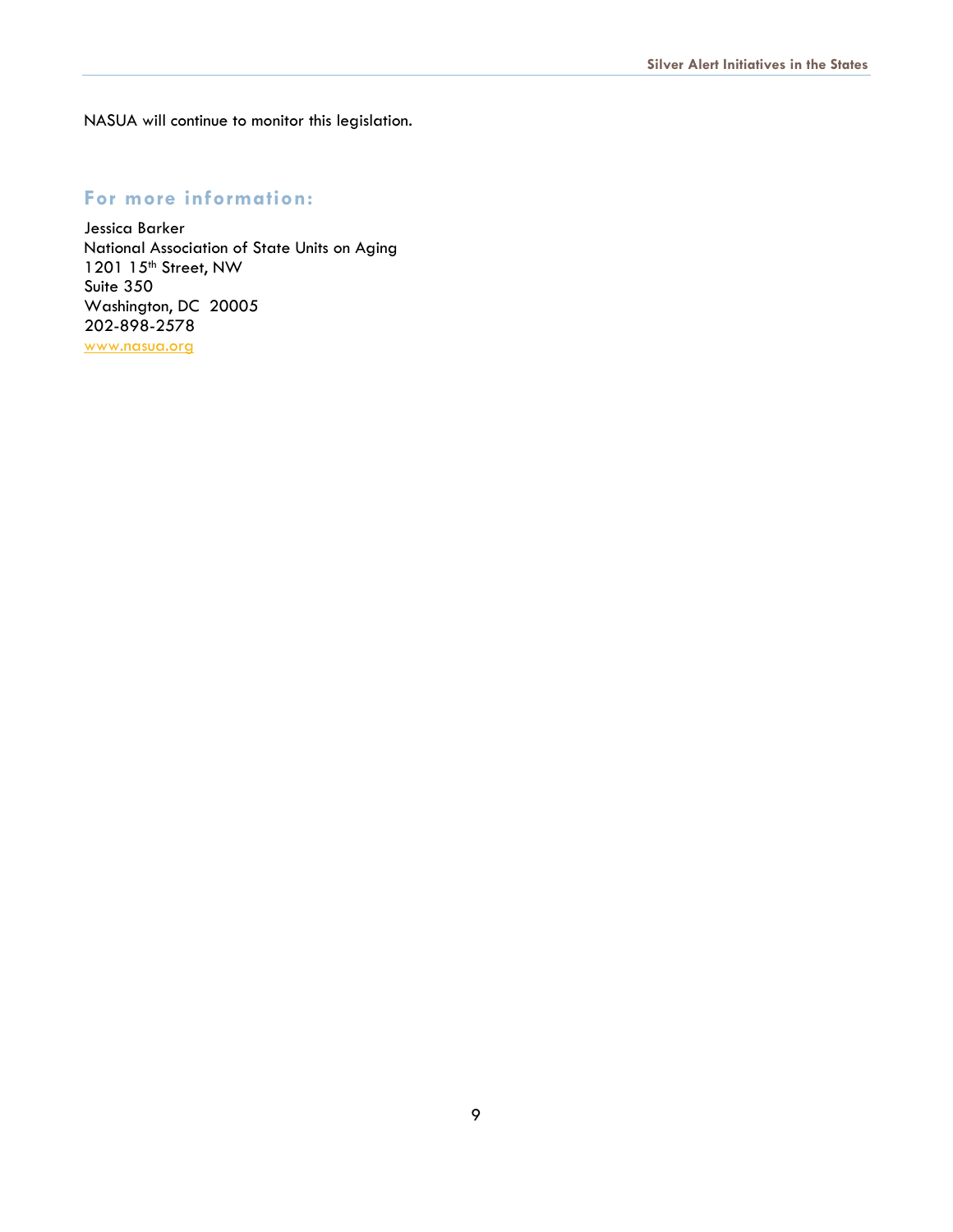# APPENDICES

APPENDIX A- ADDITIONAL STATE RESOURCES

Page 11

APPENDIX B- ADDITIONAL RESOURCES

Page 13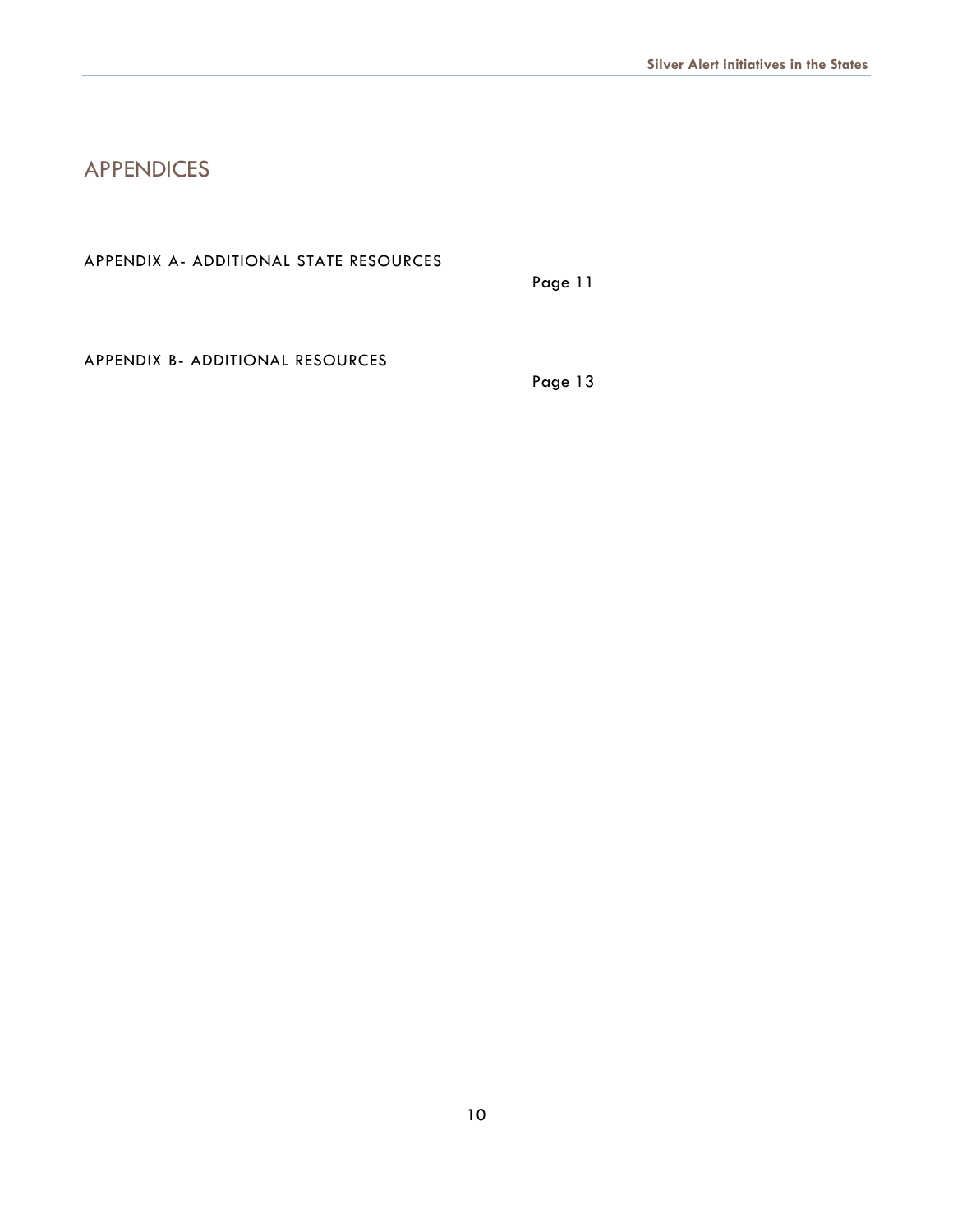# APPENDIX A- ADDITIONAL STATE RESOURCES

# Colorado

This is a link to the Colorado legislation for the Silver Alert program, which is housed at the Colorado Bureau of Investigation.

http://www.leg.state.co.us/clics/clics2007a/csl.nsf/0/c99f45dddfbc8c9187257251007b66ad/\$FILE/wptemp.txt

# **Delaware**

This is a link to the Delaware legislation for their gold alert program, which is administered by the state police.

http://delcode.delaware.gov/title11/c085/sc07/index.shtml

# Florida

This is a link to the consumer website of the Florida Silver Alert program.

http://www3.fdle.state.fl.us/MCICSearch/SilverAlerts.asp

# Louisiana

This is a link to the Louisiana legislation for the Silver Alert Program, which is administered by the Department of Public Safety.

http://www.legis.state.la.us/billdata/streamdocument.asp?did=488679

# Ohio

This is a link to the Ohio Missing Adult Alert website for consumers and professionals, which gives an overview of the program components. The website also issues a descriptive alert of the missing adult and contact information to report any information concerning the missing person.

http://www.missingadults.ohio.gov/OhioMAA/Home.aspx

#### New Mexico

This is a link to the New Mexico Missing Person Information page, which was developed as a clearinghouse of information for missing persons of any age or state of mind.

http://missingpersons.osogrande.com/

#### North Carolina

This is a link to the North Carolina Aging Planning Bulletin (APB) for Wandering Behavior. The APB is a training document developed by the State Unit on Aging in conjunction with the AAAs to aide local advisory councils in planning for aging services in their area. The topics are chosen from a list of "hot topics" developed in conjunction with the AAAs. Completed APBs are sent to the AAAs for use in planning and for further distribution.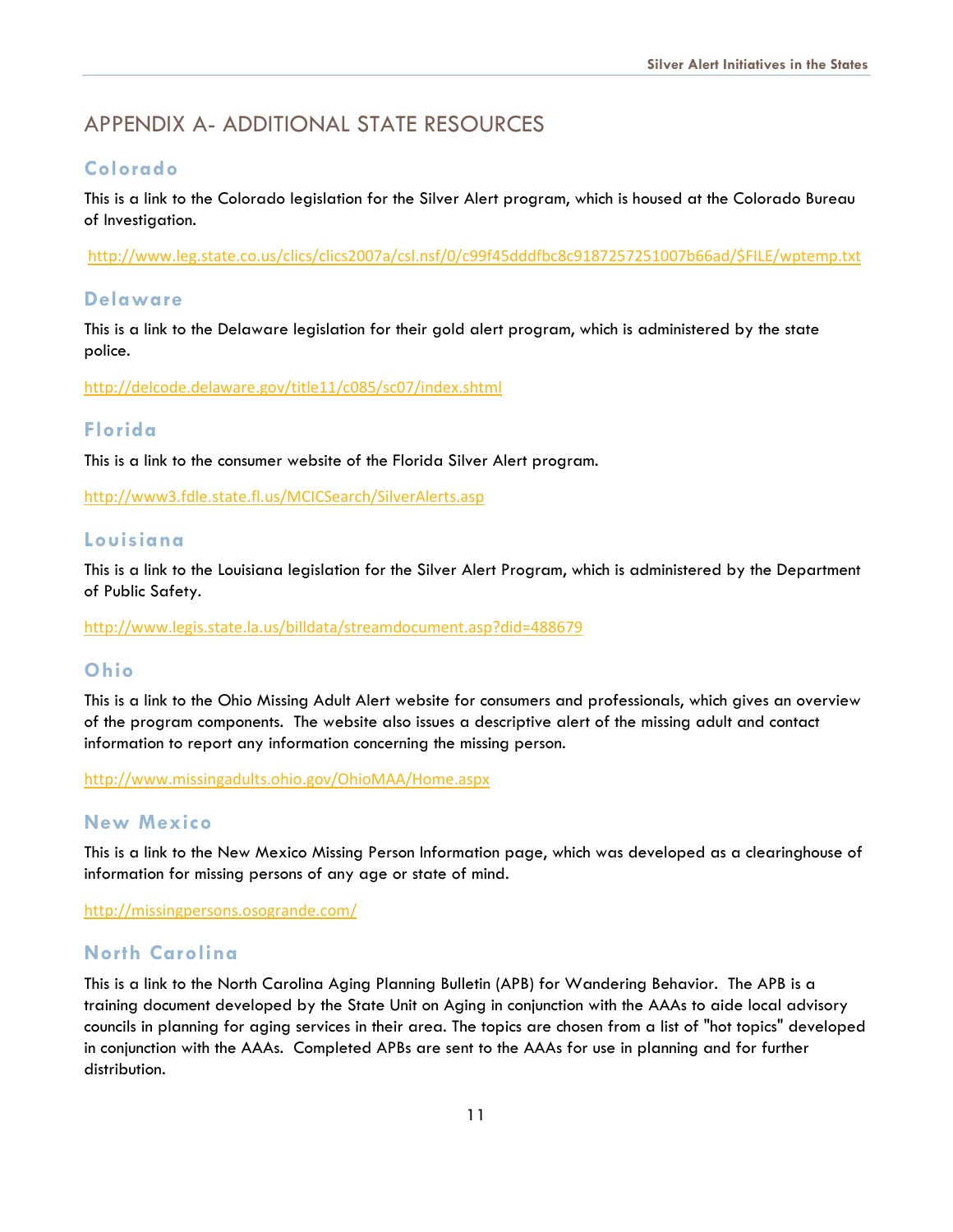To view the APB for Wandering Behavior:

http://www.ncdhhs.gov/aging/pub/apb7\_demenita.pdf

The Aging Planning Bulletins were developed to aide local advisory councils in planning for aging services in their area. To view other North Carolina APBs:

http://www.ncdhhs.gov/aging/pub.htm#PB

#### Nevada

This is a link to the legislation for the Silver Alert in Nevada, which has been introduced, but not yet passed.

http://www.leg.state.nv.us/75th2009/Bills/AB/AB4.pdf